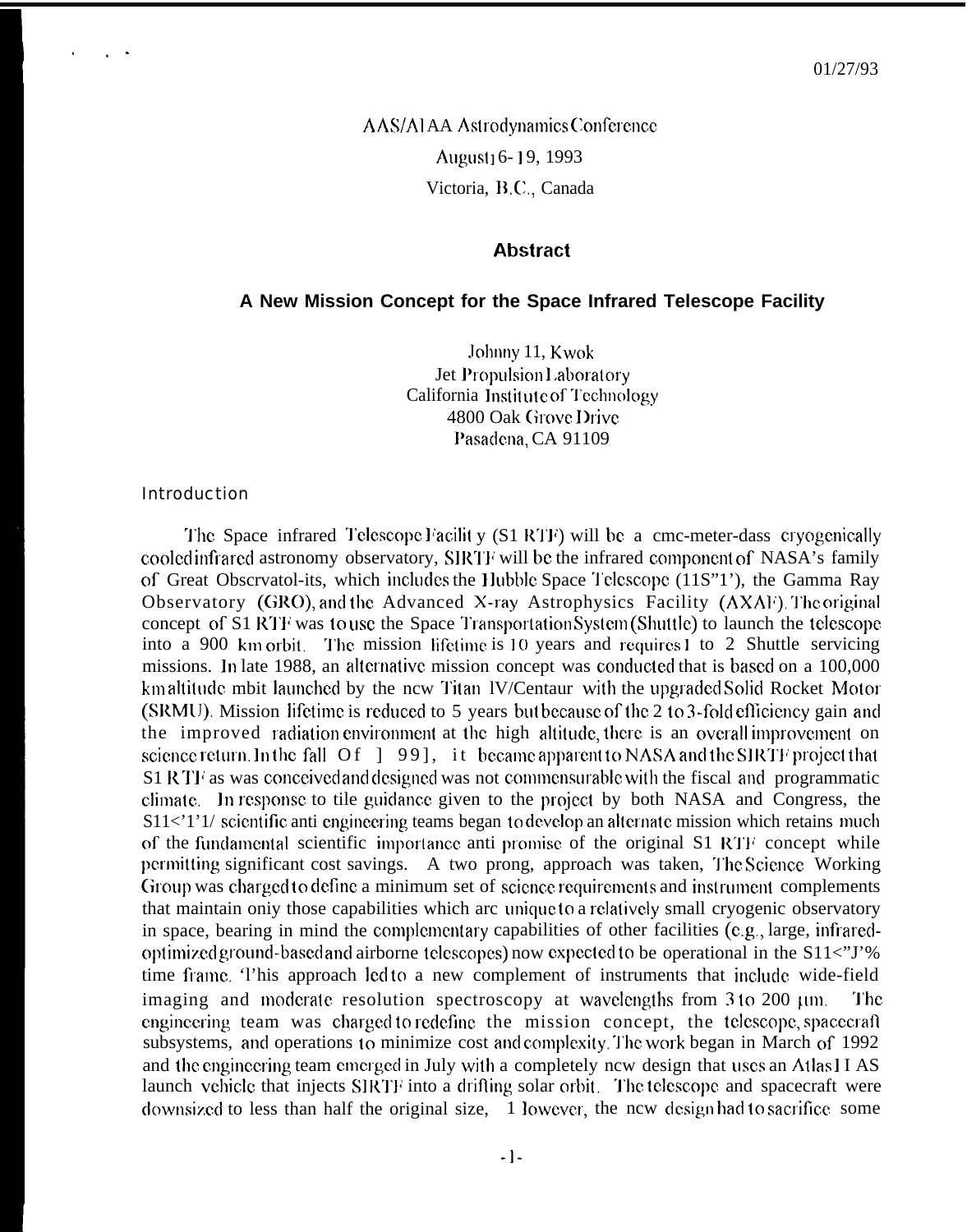capabilities. The 3-axis articulating secondary is now fixed, a cold fine guidance sensor is eliminated and replaced by a much simpler quad sensor similar to the one used by 1 S0, and the mission lifetime is reduced to 3 years. This paper describes the solar mbit and its effect on the mission and flight system design.

## **Trajectory Design**

Onc of the objectives in the process of downsizing and descoping  $S1$  RTF is to exploi c options of using some other orbit and launch vehicle.

The old concept of SIRTF places the telescope in a  $100,000$  km altitude circular high  $E$ arth orbit (HEO) with an orbital period of 4 days. This orbit is a significant improvement over the shuttle launched low Earth mbit in terms of observational efficiency, radiation and thermal environment. The Titan IV/Centaur is the only US launch vehicle that could deliver the old  $S11 \lt 1'1$ ; to the 100,000 km orbit, The Centaur upper stage is designed to deliver payloads to a geosynchronous altitude of  $36,000$  km which has a transfer time of about 6 hours. The S1 RTF HEO transfer requires about 19 hours. Consequently during the long coast, the Centaur requires additional batteries with associated electrical system modifications.  $\sim$ 'here is also some concern over the ability of the Centaur engine to restart after the long mast because of the large ullage of the  $LOX$  tank. Sonic kind of mixer may have to be added to the  $LOX$  tank. All of these modifications will add to the nearly \$300M cost of the Titan vehicle. 1 Depending on whether the Solid Rocket Motor Upgrade is successful or not, the Titan Centaur can deliver a payload of about  $5200$  to  $5700$  kg to the  $HEO$ .

The next smaller US vehicle is the Atlas IIAS. The Atlas IIAS can deliver only about 1500 kg to the 11 EO. This would have been too much of a reduction, not to mention the problem wit h the long coast is still unresolved. The only way to use the Atlas is to find a ncw et-bit that requires less launch vehicle energy to achieve. As it turns out, the two burns to achieve the HEO is equivalent to an injection energy,  $C_3$ , of 22 km<sup>2</sup>/sec<sup>2</sup>. By comparison, the  $C_3$  required to send payloads to Venus or Mars is about 10 km<sup>2</sup>/sec<sup>2</sup>. and the energy to escape Earth is zero. At  $C_3$  =  $O \text{ km}^2/\text{sec}^2$ , the Atlas IIAS has a payload capability of about 2500 kg, a gain of 1000 kg over the HEO. It became clear that, in order to use a smaller and cheaper launch vehicle, S11{'l'l'has to abandon the HEO and use an escape orbit from Earth. An Earth escape orbit when viewed from the solar system is equivalent to a solar mbit that essentially flies in formation with the Farth The solar orbit, when compared to the HEO, improves further the radiation and thermal environment, as well as viewing geometry since there is no more Earth and Moon avoidance constraints.

At onc point, a libration point orbit was briefly considered for S1 RTF. The 1.2 libration point is about one and half million kilometers from the back side of the Earth along a line joining the Sun and the Earth. An object placed at this point experiences a balance between the Sun/Earth attraction and the centrifugal force. The L2 libration point is far enough from Earth that the energy required to send  $S1$  RTF is almost the same as sending  $S1$  RTF to an escape trajectory. This point would be a good place to place SIRTF since the Sun and the Earth will always be on the same side in the sky, and the communicant ion distance from 1  $\sin$  th will be a manageable 1.5 million kilometers, 1 lowever, the major drawback of the libration point orbit is that it requires a propulsion system and precise navigation to achieve, and that it requires continuous orbit maintenance throughout the mission. The propulsion system adds mass and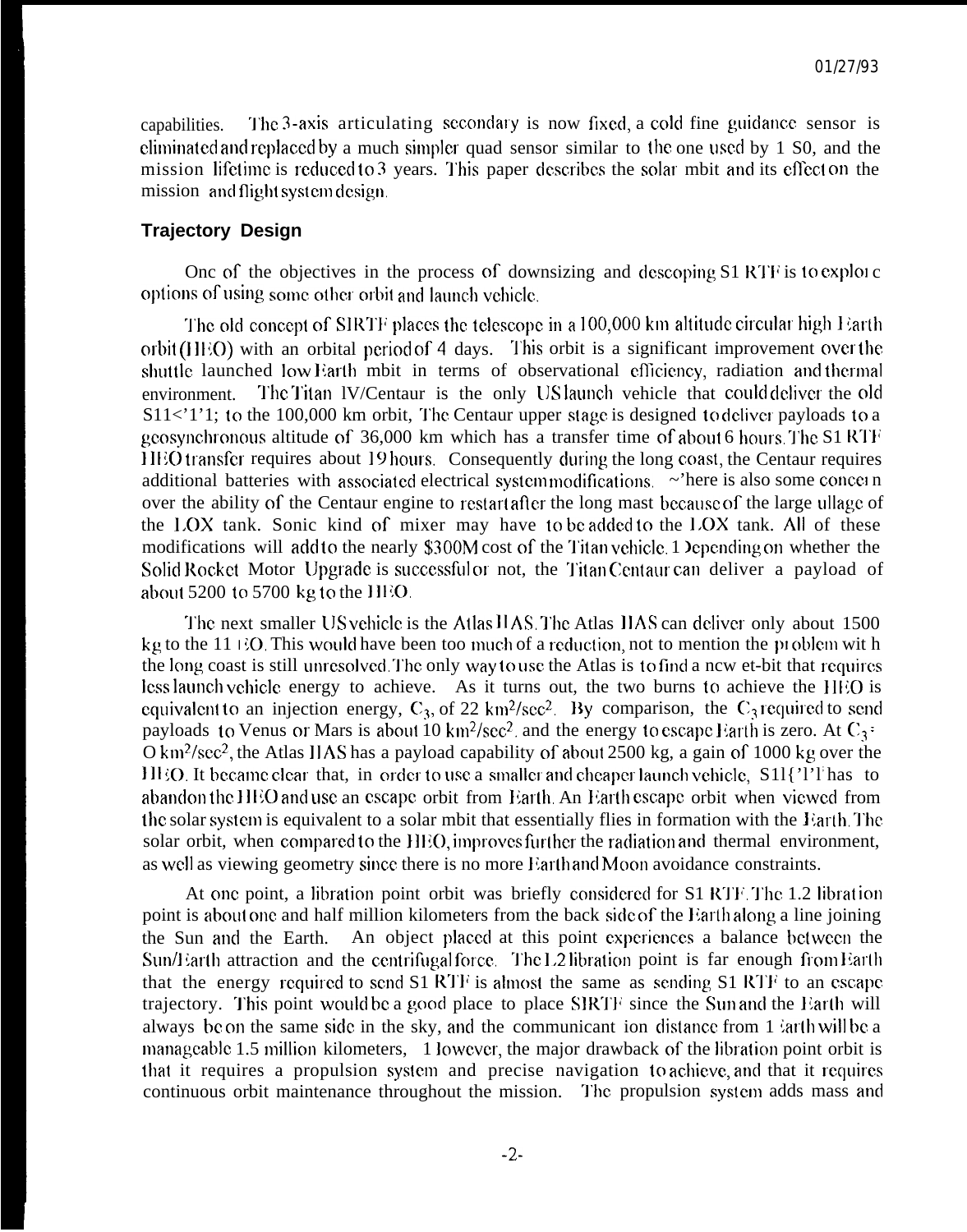complexity to the mission. Contamination of the sensitive optics of the telescope by propellants is another concern. Consequently, the 1,2 option is discarded in favor of the solar orbit option.

in the context of two-body orbital dynamics (the two bodies being the Earth and the spacecraft), an escape trajectory from Earth means that the spacecraft velocity relative to Earth approaches zero when the distance from  $1$  arth approaches infinity. in essence, when the spacecraft is far enough away from Earth, it will have the same heliocent ric velocit y as Harth in the solar system. If this was true, the escape orbit, which is a parabola relative to Earth, would result in the same heliocentric orbit no matter which direction we inject the spacecraft. However, the escape mbit is severely perturbed by the Sun as the spacecraft moves away from the Harth. Because of these perturbations and depending on the direction of injection, an injection energy of zero may not result in an escape trajectory.

An initial study was performed using the 3-body (Sun-Earth-s/c) dynamical system to search for proper escape trajectories from liarth by varying the injection energy and the injection direction, It was found that there arc two classes of usable escape trajectories. Onc class has the s/c leading the Earth with the injection point on the far side (near midnight) of the  $1$  larth relative to the Sun (fig. 1). The other class has the s/c trailing the Earth with the injection point on the



Figure 2 depicts a representative trailing solar orbit for S years. The orbit is plotted relative to a fixed Sun-Harth line (the x-axis), The maximum distance from Earth at the end of 5 years is about  $0.55$  AU(82 million km), This SIRTF solar mbit is more eccentric than the  $1$  : arth's orbit. Therefore, the Observat ory appear-s to move t owards the 1  $arth$  at perigee and away from Farth at apogee. liigute 3 shows the geometry of the orbit for the first 60 days after launch

"1'here is no propulsion system on  $S1$   $RTF$ , so there is no active control of the orbit, The paper Fig. 1 lnjcction point geometry will describe the process in selecting the reference solat orbit, the minimization of drift distance, and the sensitivity of the orbit due to variations in the

launch period, launch window, and injection error.